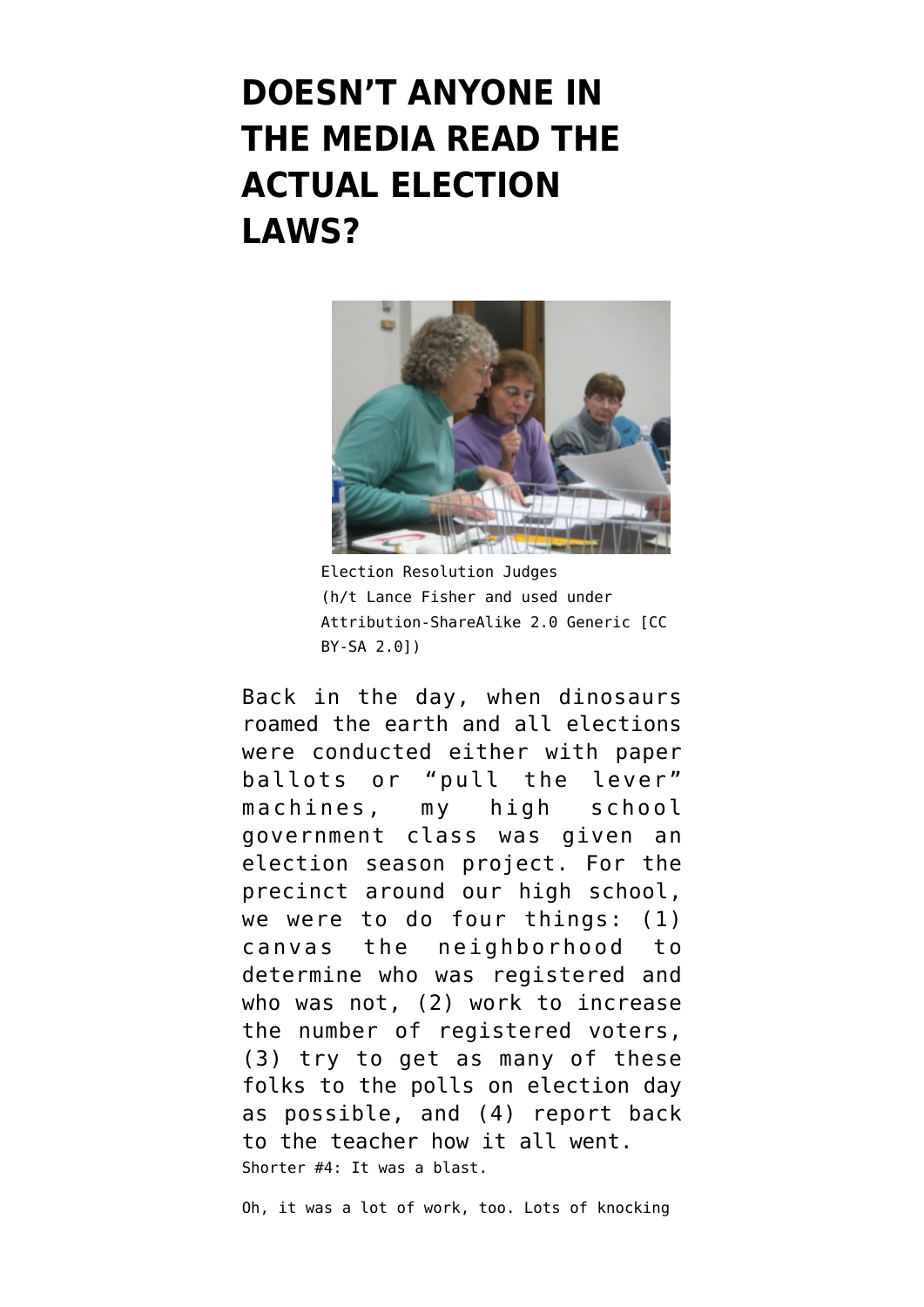on doors (and going back and back again when no one was home), and also lots of reading the elections laws. What were the deadlines? What did we have to do in order to be polling place observers, so that we could see who voted in the morning in order to start making calls or knocking on doors in the afternoon and evening? What were we allowed to do in the polling place, and what were we not allowed to do? Who would make the GOTV visits in the afternoon and early evening? Who had a driver's license and a vehicle, so we could offer rides to the polls, if needed? Who could be available to babysit, if needed?

In a precinct that generally had turnout of around 30%, that year it hit 70%. We weren't allowed to be advocates for a candidate or ballot proposition (this was a non-partisan school project, after all), but simply were trying to get as many folks as possible to the polls, and we did a damn good job. In the years that followed, I'm sure there were campaign strategists who looked at that number and figured it must have been a typo, because it never came close to that again.

Since high school, I've worked on a number of campaigns, from local school board stuff to Paul Simon's presidential campaign and a bunch at every level in between. One thing I've never forgotten is simple: read the election law.

With all the "will we have a winner on Election Night?" blather, it seems few in the media have bothered to do that one very simple thing.

So let's give it a try, OK? From the *[Missouri](https://www.sos.mo.gov/CMSImages/ElectionGoVoteMissouri//2019ElectionLaws_08.2019.pdf) [Revised Statutes](https://www.sos.mo.gov/CMSImages/ElectionGoVoteMissouri//2019ElectionLaws_08.2019.pdf)*, Chapter 115:

> 115.508. Certification of election prohibited prior to noon on Friday after election day.—Notwithstanding any other provision of law to the contrary, no election authority or verification board shall certify election results, as required under section 115.507, before noon on the Friday after election day.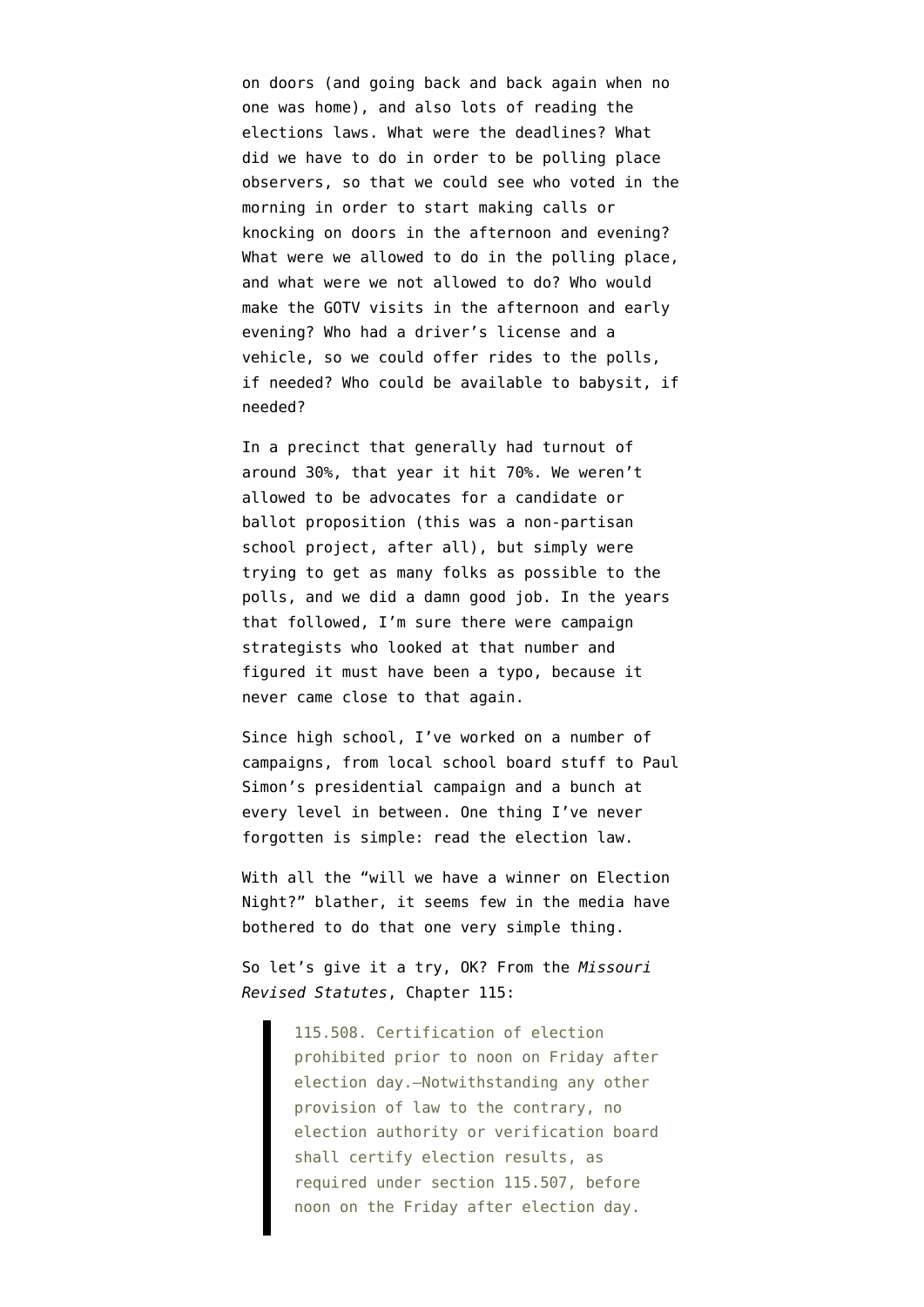What? You mean it's illegal (at least in Missouri) for an election board – city, county, or state – to certify a winner before Friday?

> 115.507. Announcement of Results by verification board, contents, when due—abstract of votes to be official returns.—

1. Not later than the second Tuesday after the election, the verification board shall issue a statement announcing the results of each election held within its jurisdiction and shall certify the returns to each political subdivision and special district submitting a candidate or question at the election. The statement shall include a categorization of the number of regular and absentee votes cast in the election, and how those votes were cast; provided however, that absentee votes shall not be reported separately where such reporting would disclose how any single voter cast his or her vote. When absentee votes are not reported separately the statement shall include the reason why such reporting did not occur. Nothing in this section shall be construed to require the election authority to tabulate absentee ballots by precinct on election night.

What? You mean that each election jurisdiction has two weeks to submit their certification, and ballot counters don't have to pull an allnighter on election night?

> 115.430. Provisional ballots, used when, exceptions, procedure, counted when, how—rulemaking authority—free access system established—provisional ballot only used,when—no jurisdiction in state courts to extend polling hours.— All provisional ballots cast by voters whose eligibility has been verified as provided in this section shall be counted in accordance with the rules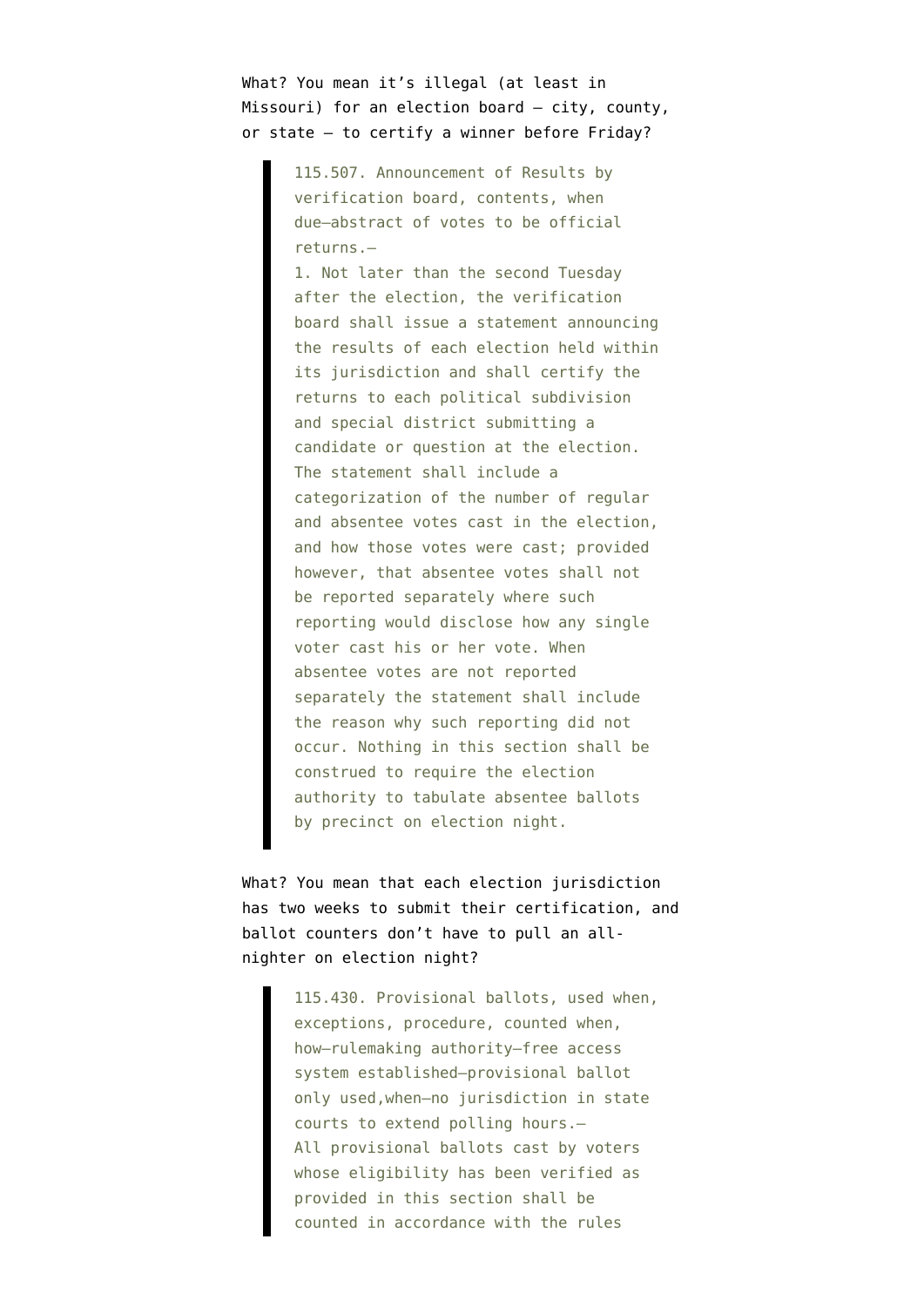governing ballot tabulation. Provisional ballots shall not be counted until all provisional ballots are determined either eligible or ineligible and all provisional ballots must be processed before the election is certified.

Here's part of why you can't certify a winner before Friday, and you get two weeks to finish the count. By Missouri state law, every individual provisional ballot has to be either accepted or rejected before ANY provisional ballots are actually tabulated and added to the regular count. If you get a lot of provisional ballots, or if there are lots of challenges to these ballots, this could take a while. And if you have both of those things, it \*will\* take a while.

What is reported on election night is — *and always has been* — unofficial. When you go to any state's election website next Tuesday evening and frantically refresh the page to get the latest numbers, they will tell you that these results are unofficial. They aren't official until at least a couple of days later, after every precinct has verified and counted all their provisional ballots, checked all their math, and filed a formal certification with their Secretary of State. Careful media voices may *project* a winner on election night, but it's not official until the certification of the results is complete.

And at least in Missouri, that is not allowed to happen before the Friday after the election, and could be as much as two weeks after election day.

Look, I get it. I want to know who will win all kinds of different races as soon as anyone, but it's not an automatic sign of any nefarious goings on if no clear winner is projected on Tuesday night or Wednesday morning. More than anything, it's a sign that everyone from the election judge in your local polling place on up to the Secretary of State wants to be really